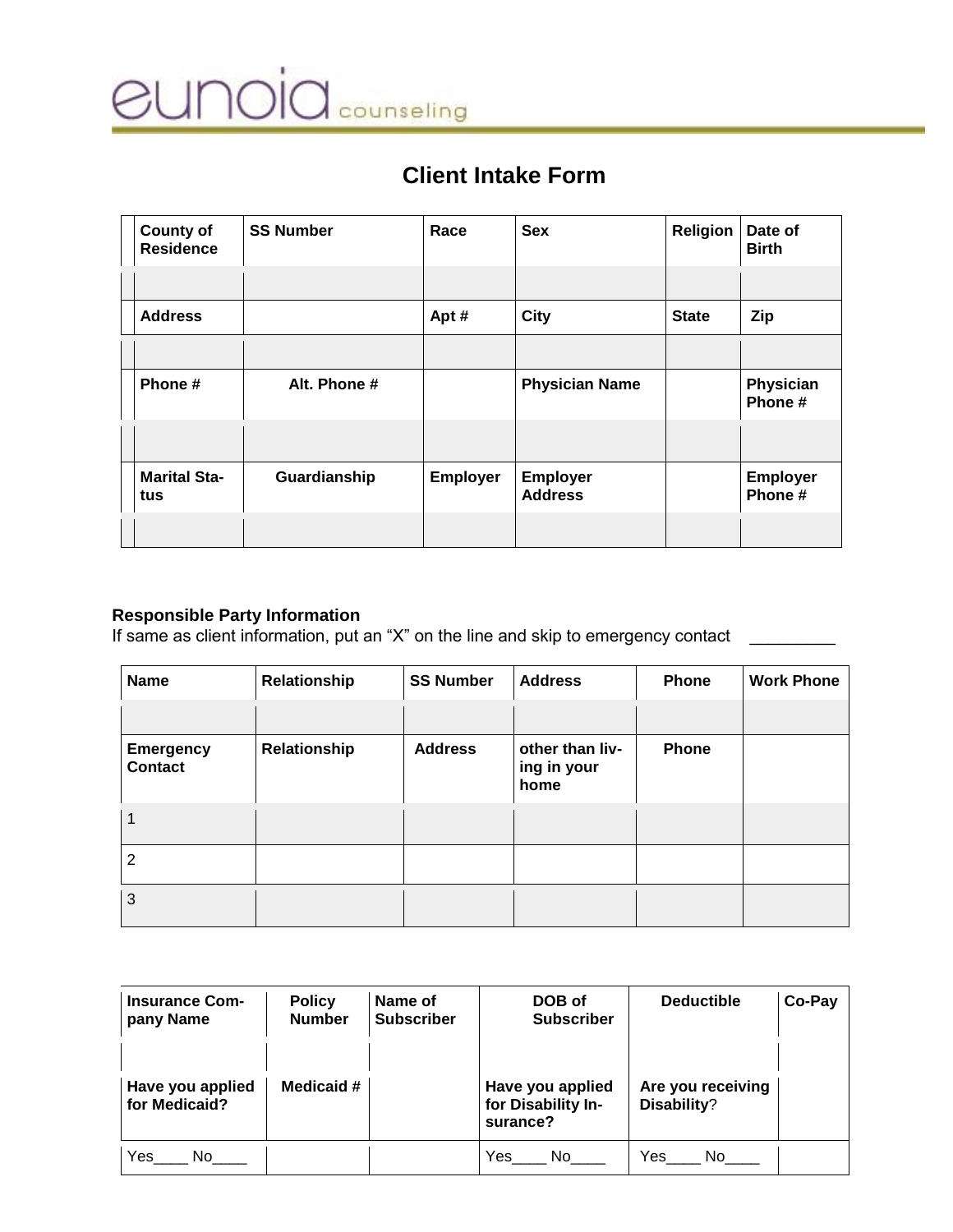

Client Name:

# Initial Intake Information

At Eunoia Counseling, we strive to provide individuals and families with the support they need with therapy or counseling. We believe in meeting people where they are at and giving them the building blocks to create strong futures. Our passion lies in helping people find the strength in themselves to achieve success. Eunoia Counseling values treating people with dignity, respect and compassion.

At Eunoia Counseling, the staff is highly trained with experience in Outpatient Substance Abuse Treatment, trauma treatment including EMDR (Eye Movement Desensitization & Reprocessing), Play Therapy, and many types of outpatient mental health therapy such as family therapy, couples counseling, and individual therapy. Staff have training and experience in the areas of child welfare, foster care, child development, family dynamics, behavior management, mental illness, and other areas that influence a healthy state of mind.

## **Therapy:**

Therapy is interpersonal treatment for problems in living, functioning and overall wellbeing. It involves talking with a trained professional about conditions ranging from depression and anxiety, to relationship problems and career/school frustration. Therapy provides ways to understand and express feelings, understand patterns of thinking, gain perspective on past and current relationships, set goals, and clarify dreams for the future.

Your treatment plan begins with you and your therapist discussing your needs and goals using a Psychosocial Assessment. This simply means that you counselor will meet with you and ask you several questions to assess your current situation and needs. Some questions will regard your physical and mental health, substance abuse, family and social life, strengths, developmental history and risk assessment. After this assessment you and your therapist will decide on what course of treatment will work best for you.

Mental Health treatment is a process and recovery and healing. Please discuss all concerns and needs with your therapist throughout the course of your treatment. Teamwork with identifying factors that contribute to your current symptoms is key to your reaching the best possible outcome in treatment.

Eunoia Counseling…healthy is a state of mind.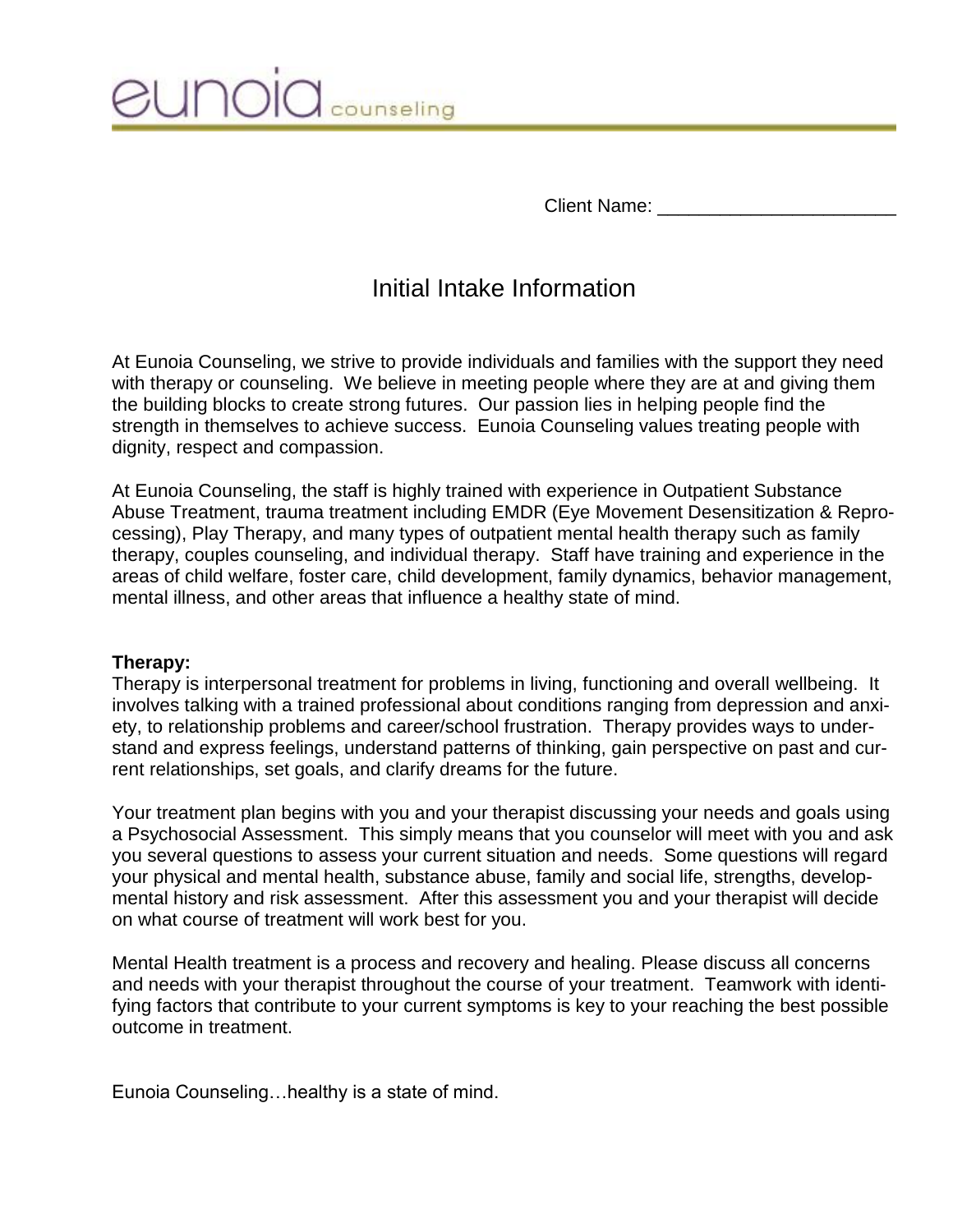unoic counseling

Client Name:

## **Rights and Responsibilities**

## **All clients of Eunoia Counseling have the following Rights and Responsibilities**

- The right to receive considerate and respectful treatment
- The right o treatment based on need for treatment
- The right to treatment without discrimination based on race, color, creed, national origin, gender, marital status, sexual orientation, age, religion, veteran status, political belief, physical or mental disability, or any other characteristic protected by law.
- The right to receive treatment in the least restrictive setting
- The right to confidentiality of their treatment record and communications pertaining to their treatment.
- The right to written consent for the release of any information pertaining to their treatment record with exception to court testimony
- The right to be informed that all staff are mandatory reporters of suspected child abuse/dependent adult use and neglect
- The right to be informed of and refuse the use of any recording equipment used
- The right to participate in individualized treatment and implementation of treatment
- The right to know the name and responsibilities of staff involved in their treatment and be informed of any changes in their treatment team
- The right to refuse a specific treatment and to know of other treatment options
- The right to request a review of individualized treatment plan or seek the opinion of outside consultants at their own expense
- The right to express concerns about their treatment up to and including filing a written grievance
- The right to receive a copy of their rights and responsibilities and any other forms that they have signed upon written request.

## **Client's Responsibilities**

- Be on time for appointments
- Call in a timely manner if need to reschedule or cancel an appointment
- Demonstrated respect for self, others and property
- Respect the confidentiality of others
- Respect our smoke free and drug free facilities
- Responsible for retraining from the use of alcohol and/or illegal substances prior to or during appointments
- Responsible for payment of services as applicable

## **Grievance Procedure**

The purpose of the client grievance procedure is to provide the opportunity for recourse when you are unhappy with the services received or decisions that are made by the staff. Eunoia Counseling views your complaint as an opportunity to resolve differences that may exist between you and the staff or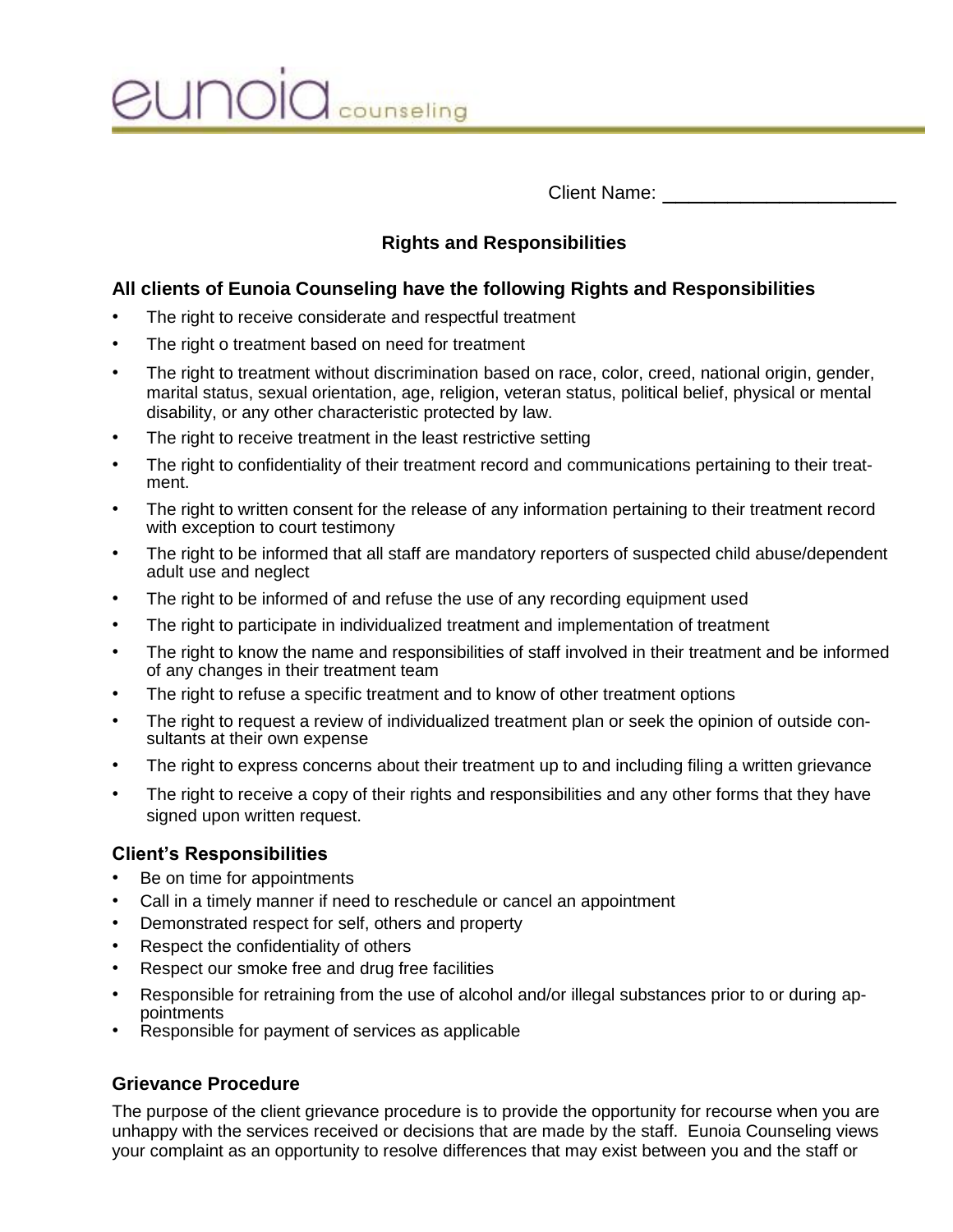agency polities. It is our hope that any problems you experience can be worked out between you and the staff you are working with. If this is not possible the following procedure is available to assist you in resolving your complaint.

- 1. You will be responsible for contracting a managing partner to set up a meeting between yourself and the staff with a managing partner present. You may discuss your concern(s) with any managing partner.
- 2. If you are not satisfied with that response you may address a written complaint to all managing partners; this will be reviewed, and you will receive a written response within 10 working days of receipt of complaint.
- 3. If you are receiving services purchased by the Department of Human Services or Medicaid, you have the option of contacting them any time.
- 4. You have the right to file a complaint with the licensing board, if appropriate, or the Department of Human Services at any time.

### **Confidentiality Policy**

Eunoia Counseling observes all federal and state laws and regulations as they relate to confidentiality. All treatment records are kept behind double lock and day or secured password. Records are kept for a minimum of five years after case closure and are then shredded and disposed of in accordance with stated and federal guidelines. Information may be shared with other employees of Eunoia Counseling as deemed relevant and pertinent to providing the best service to the client.

Eunoia Counseling may not collect or release information without an authorization for release of information signed by the client or legal representative. Clients have the right to revoke authorization for release of information at any time. All clients receive notification of privacy practices. All staff of Eunoia Counseling are aware of confidentiality before any interaction or exposure to client information. Notice to clients that in certain cases Eunoia Counseling staff may give and exchange information with the Iowa Department of Human Services and the Iowa Juvenile Courts without needing a release of information. Eunoia Counseling Service operates in accordance with the Iowa Code Section 228.

## **Abuse Reporting Policy**

All staff employed by Eunoia Counseling that provide client services are mandatory reports of child abuse. Office support staff are not considered providers.

Staff will file a report if:

- 1. The victim is a child
- 2. The child is subjected to one or more of the following **nine categories** of child abuse defined in Iowa Code Section 232.2
	- a. Physical Abuse
	- b. Mental Injury
	- c. Sexual Abuse
	- d. Child prostitution
	- e. Presence of Illegal Drugs
	- f. Denial of Critical Care
	- g. Manufacturing or Possession of a Dangerous Substance defined in Iowa Code 232.2
	- h. Bestiality in the Presence of a Child
	- i. Co-Habitating with a Sex Offender

3. The abuse is the result of the acts of omissions of the person responsible for the care of the child. Eunoia Counseling will abide by all state and federal guidelines and rules regarding abuse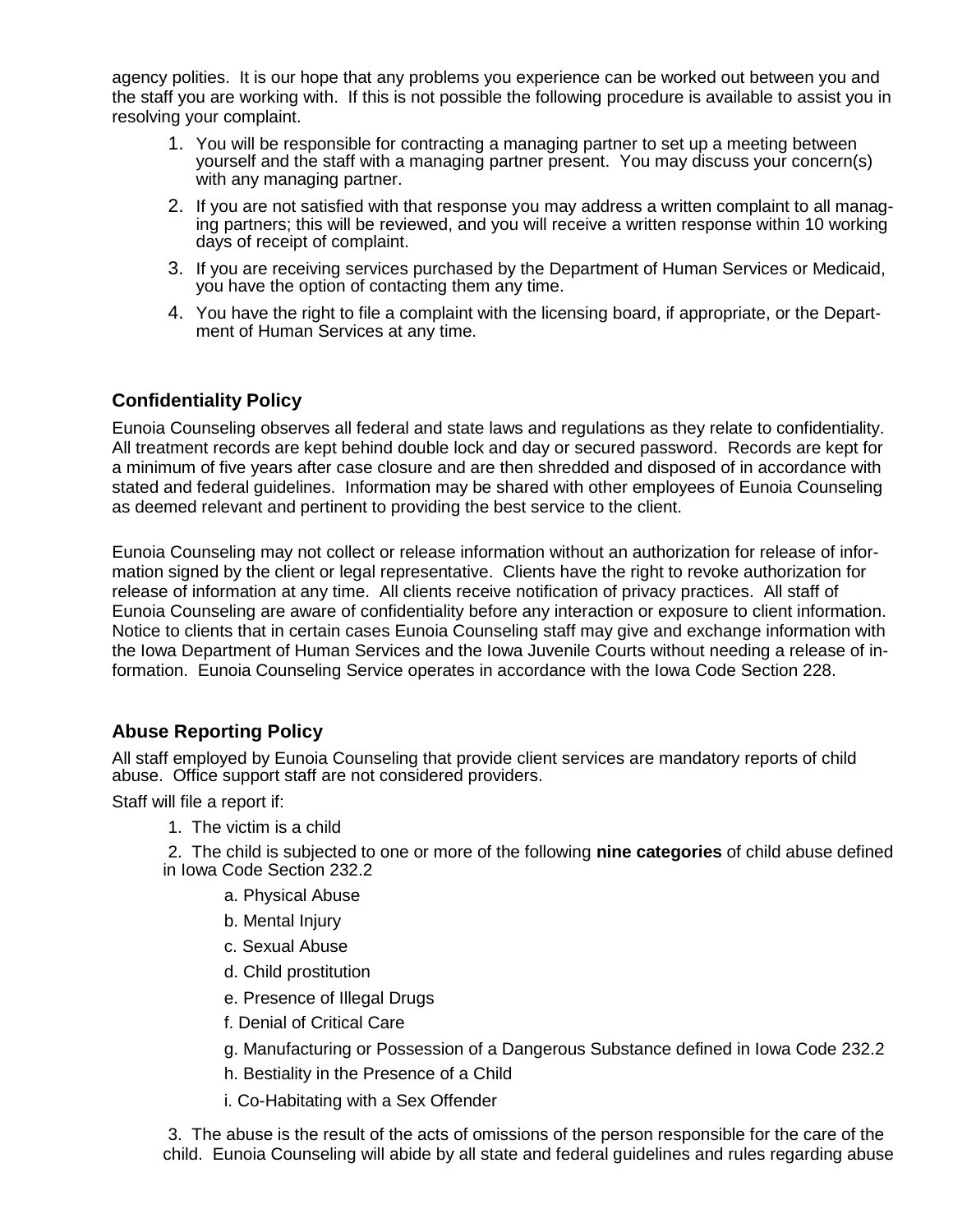reporting. Staff are required to make a verbal report within 24 hours of learning of suspected abuse and file a written report within 48 hours of suspected abuse. Release of information is not required for reporting suspected abuse. To report suspected child abuse, call 1-800-362-2178.

### **Records**

It is required by law to maintain records each time a session occurs. The records contain sensitive information including observational data, diagnosis, treatment plans, and other clinically relevant information. During treatment, information may be provided to insurance companies, managed care companies, and/or courts. Records will be shared, in part or full, with you as the client if requested.

#### **Termination**

Termination of the counselor-client relationship can occur in several different contexts, but it is important that we be prepared for a termination phase from the outset of services. You can choose to terminate services at any time. You have a right to expect that the relationships will be terminated when you have realized maximum benefit from it or have achieved the goals that are made at outset.

## **Manage Care Limitations**

Eunoia Counseling is committed to providing the highest quality care available; however, limitations on the ability to provide that level of care are sometimes affected by insurance and/or managed care providers. Limitations can affect service process, length of treatment, number of sessions, and amount of money that will be reimbursed. In some cases, managed care guidelines may affect the content of the services. These considerations, if they apply, will sometimes affect outcomes. In addition, if you wish to utilize a 3rd party payer, employees of Eunoia Counseling must be able to discuss your diagnosis and treatment with representatives of your EAP, managed care, or insurance.

#### **Emergencies**

In the event of an emergency, for which you feel immediate attention is necessary; your provider will make reasonable efforts to make themselves available. If they are not immediately available and you reach voicemail, please leave a message indicating that the call is urgent. Please contact **911 immediately or proceed to the nearest emergency room** for immediate evaluation. The following numbers can also assist you in the event of a crisis:

| Mobile Crisis Unit                 | 1-844-430-8520        |
|------------------------------------|-----------------------|
| Suicide Hotline                    | 1-800-273-8255        |
| <b>United Way</b>                  | 211 or 1-800-244-7431 |
| <b>Oskaloosa Police Department</b> | 641-672-2557          |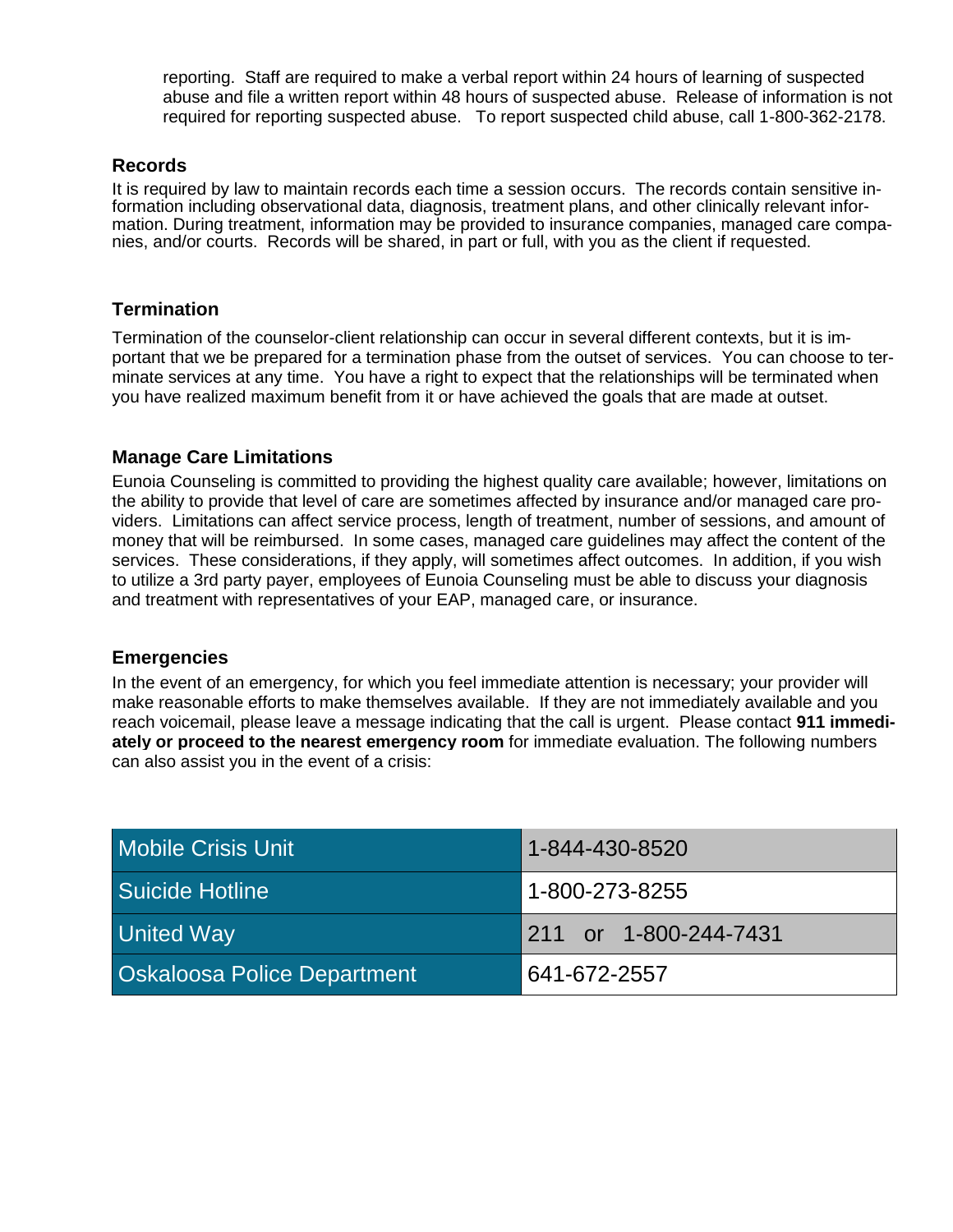Client Name:

# Patient Informed Consent / Consent for Treatment

counseling

I have chosen to receive treatment services through Eunoia Counseling. The type and extent of services I will received will be based on a discussion with me (the client/legal representative) and following an initial assessment (if appropriate to the services requested).

I understand that there is no assurance that I will feel better because services are a cooperative effort between my provider and me. I will work with my counselor in a cooperative manner to resolve my difficulties. I understand that if using a third-party payer Eunoia Counseling may be required to provide a diagnosis to describe my condition. Once that is provided, Eunoia Counseling, LLC or its employees can accept no liability for impacts to insurability or employment.

I understand that all information shared with the providers at Eunoia Counseling is confidential and no information will be release without my consent. I also understand that there are expectations to this detailed below.

I understand that the state and local laws require that my counselor report the following:

- 1. When there is risk of imminent danger to me or to another person the counselor is ethically bound to take necessary steps to prevent such danger.
- 2. When there is a suspicion that a child or elder is being sexually or physically abused or is at risk of such abuse, the counselor is legally required to take steps to protect the child, and to inform the proper authorities.
- 3. When a valid court order is issued for medical records, the counselor and the agency are bound by law to comply with such requests.
- 4. Eunoia Counseling may occasionally find it helpful or necessary to consult other professionals about a case. During collaboration, every effort is made to avoid revealing the identify of a client. The professionals involved in consultation are also legally bound to keep the information confidential. If you do not object, Eunoia Counseling staff will not tell you about these consultations unless it is important in our work together.

If I have questions regarding this consent form or about the services offered at Eunoia Counseling, I may discuss them with my provider. I have read and understand the above. I consent to participate in the services offered to me by Eunoia Counseling. I understand that I may stop services at any time. I understand that I can revoke my consent at any time except to the extent that if I do not revoke this consent, it will expire automatically one year after all claims for services have been paid. I also understand that I have the right to inspect records pertaining to my treatment.

\_\_\_\_\_\_\_\_\_\_\_\_\_\_\_\_\_\_\_\_\_\_\_\_\_\_\_\_\_\_\_\_\_\_\_\_\_\_\_\_\_\_\_\_\_\_\_\_\_\_\_\_\_ \_\_\_\_\_\_\_\_\_\_\_\_\_\_\_\_\_

Patient (if over age 18) or Parent/Legal Representative Signature Date

\_\_\_\_\_\_\_\_\_\_\_\_\_\_\_\_\_\_\_\_\_\_\_\_\_\_\_\_\_\_\_\_\_\_\_\_\_\_\_\_\_\_\_\_\_\_\_\_\_\_\_

Relationship to Client / Printed Name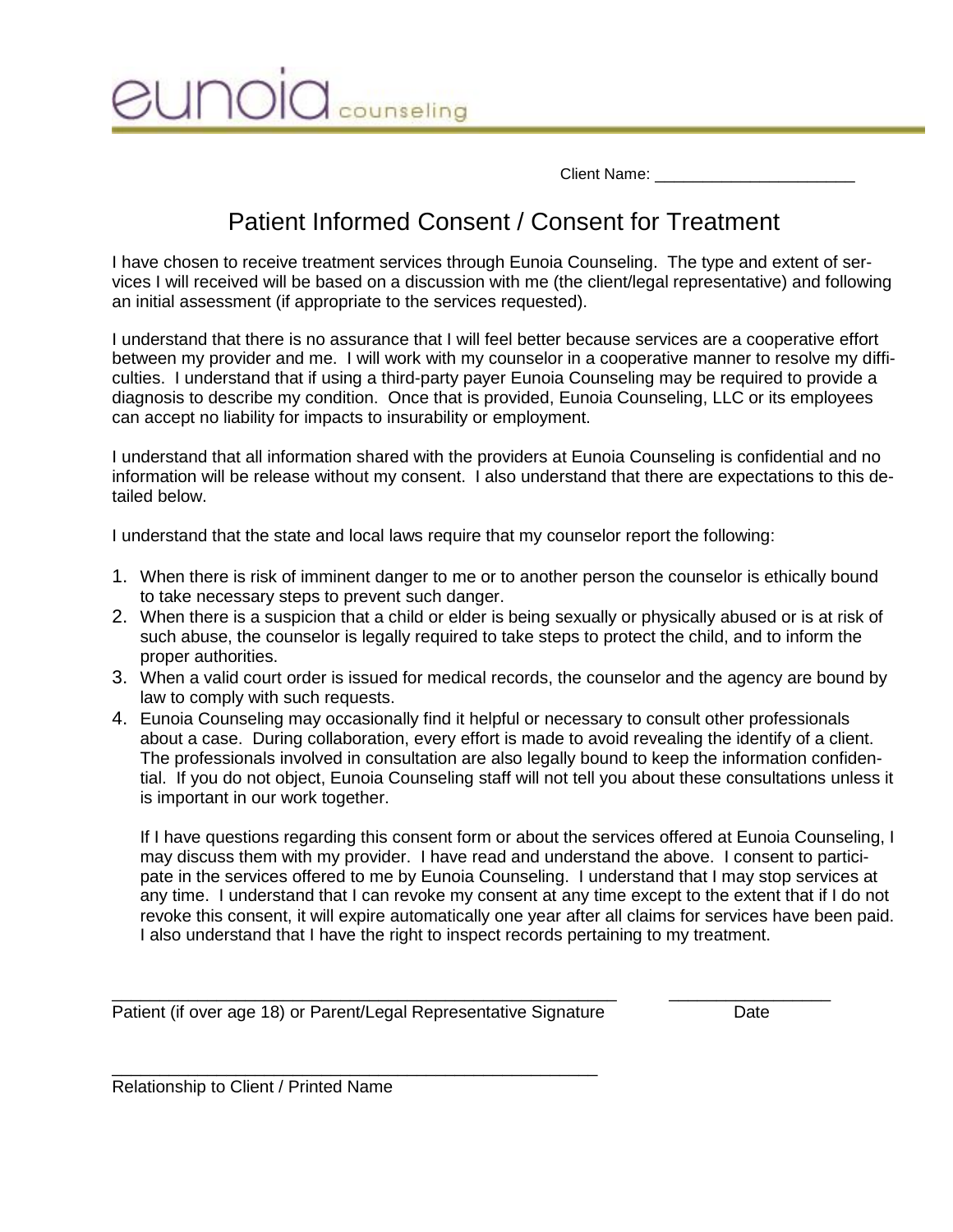counseling

# Authorization to Release Information

I authorize Eunoia Counseling to exchange information with:

| This information is pertinent to the client's mental health, behavioral or academic needs as deemed by<br>either agency. This information may contain: |                                                                  |
|--------------------------------------------------------------------------------------------------------------------------------------------------------|------------------------------------------------------------------|
| (Place an "X" in front of the information you give permission to exchange)                                                                             |                                                                  |
| <b>Discharge Summaries</b>                                                                                                                             | <b>Clinical Progress Notes</b>                                   |
| Diagnostic Tests or Assessments                                                                                                                        | ___Progress                                                      |
| Attendance in Treatment                                                                                                                                | <b>Mental Health Treatment Plan</b>                              |
| <b>Education Records, Testing Data/Information</b>                                                                                                     | Police Reports                                                   |
| <b>Medical Records</b>                                                                                                                                 | ___Termination/Discharge Summary                                 |
| Psychiatric Assessments/Evaluation/Records                                                                                                             | <b>Example 3</b> Psychological Assessments/Evaluation<br>Records |
| Additional Information as Indicated                                                                                                                    |                                                                  |

The information shared may be written and/or verbal and it may be currently in existence and/or that which is made in the future. This information will only be shared with appropriate personnel on a need to know bases. This authorization is good for two years from the date signed. I understand I may revoke this authorization at any time by going written notice to Eunoia Counseling. I understand that any relate made prior to my revocation in compliance with this authorization shall not constitute a breach of my rights to confidentiality.

#### **Specific Authorization for Release of Information Protected by State/Federal Law**

| I specifically authorize the release of data and information related to: |     |                 |      |                      |  |
|--------------------------------------------------------------------------|-----|-----------------|------|----------------------|--|
| Yes                                                                      | No. | Substance Abuse | Yes. | HIV/AIDS Information |  |
| Yes                                                                      | No. | Mental Health   |      |                      |  |
|                                                                          |     |                 |      |                      |  |

Client/Parent/Legal Representative Signature Date Witness

**PROHIBITION ON REDISCLOSURE: This form does not authorize re-disclosure of medical information beyond the limits of this consent. Where information has been disclosed from records protected by federal law for alcohol/drug abuse records or by state law for mental health records, federal requirements (42 C.F.R. Part 2) and state requirements (Iowa Code Ch. 22) prohibits further disclosure without the specific written consent of the client or as otherwise permitted by such law and/or regulations. A general authorization for the release of medical or other information is not sufficient for these purposes. Civil and/or criminal penalties may attach for unauthorized disclosure of alcohol/drug abuse or mental health information.**

\*Only persons 18 year of age or his/her legal representative may authorize release of mental health information. \*Only the subject may authorize release of substance abuse information unless the subject is under legal age or incompetent as defined by statute.

Sharing information: It is the responsibility of all agencies listed to provide requested information. The recipient of the information is responsible for maintaining confidentiality of the information.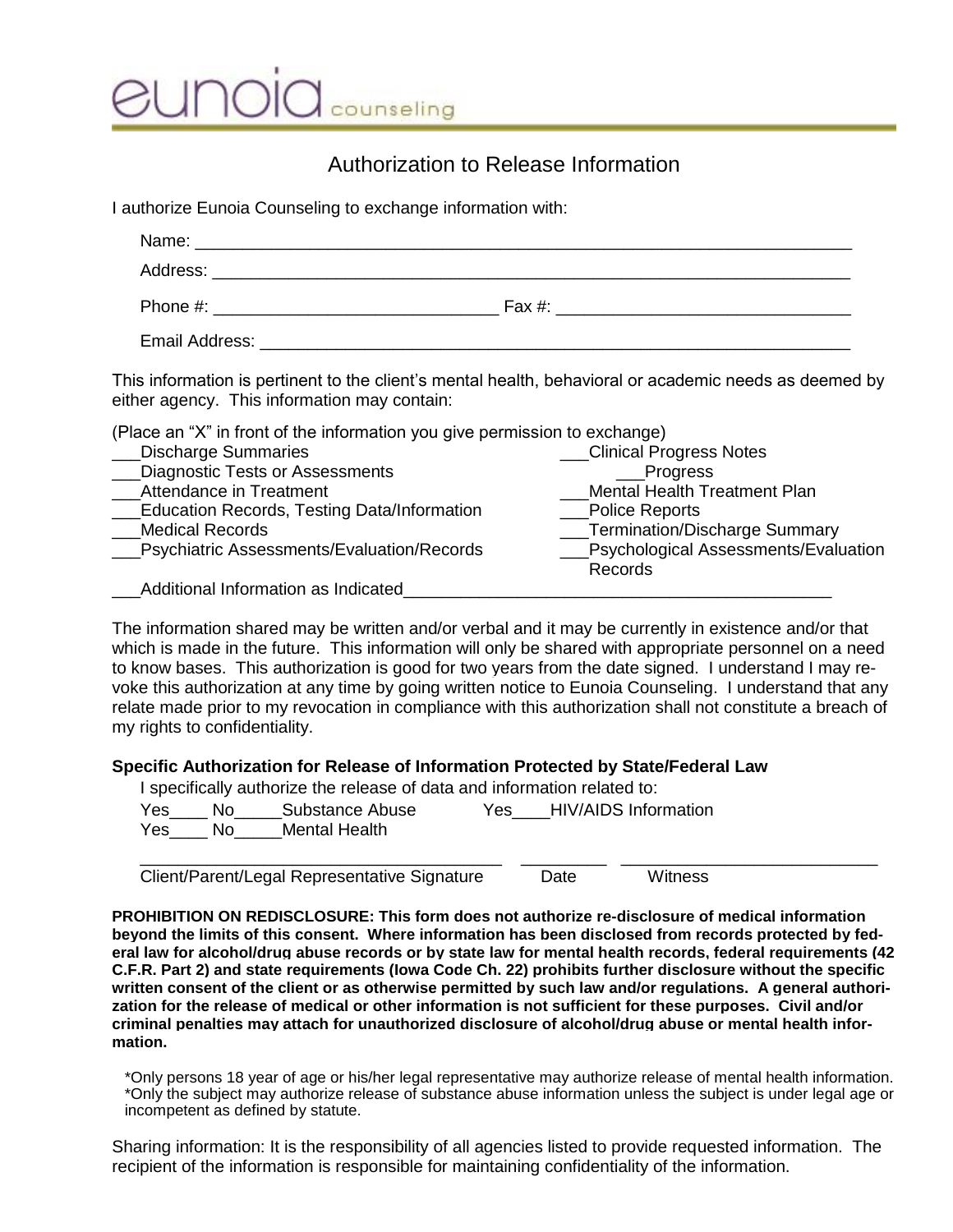JNOK counseling

Client Name:

# Service Agreement/Assignment of Benefits/Agreement to Pay

You have chosen Eunoia Counseling to provide services for you and/or your family. I hereby give consent for myself and/or my child named herein to receive therapy and/or skill development services by Eunoia Counseling. My insurance will be notified of my consent to receive services and that information will be shared with my insurance company, for the purpose of payment and service authorization, and agree to assign my insurance benefits to Eunoia Counseling for purpose of payment for services/care rendered and I hereby give consent for information to be shared by and between Eunoia Counseling and the insurance company or other paying agent. I also understand that Eunoia Counseling may use a third-party billing agent and electronic records system that maintains my confidential information.

No information identifying your family will be released or disclosed without written consent by you or a parent or other legally designated representative. You may be asked to sign a specific release of information to any other individual or agencies which staff deems important to communicate with us in the best interest of treatment. Eunoia Counseling will not knowingly utilize any treatment or procedure, which is experimental, controversial or carries intrinsic risk. I understand the assigned therapist may be under supervision such as an intern or practicum students or therapist working toward licensure. I understand that this person will be fully supervised and will share information about your case for supervision purposes only. This may include video or tape recordings of sessions or processing of file notes. This is a mandatory process and is for the benefit of the client and the therapist. None of this information will be used inappropriately.

We/I, the undersigned, agree to accept services from Eunoia Counseling. We agree to cooperate with the requirements for the services for self, our child/family and will be participating in counseling or other services until discharged. I understand that my child may receive services in the office without my presence. The signature below is equivalent to the signature of agreement for the developed treatment plan unless objected to in writing.

We/I, the undersigned, understand that with the proper release, when information needs to be shared quickly, it may be done via fax, phone, or computer email. We/I also understand that individual client records may be kept on computer. We/I understand that there is no guarantee that information we disclose in a group or family setting will be held confidential by other members of the group or family. We/I understand that in the course of treatment, many subjects will be discussed. Some these subjects may be, but are not limited to: age, educational achievement, family background, prior treatment efforts, family relationships, marital issues, sexuality, violence, exposure to/experience of trauma or adverse life events, leisure activities, drug/alcohol usage, medical involvement, housekeeping, shopping habits and hygiene.

We/I understand that it is our responsibility to deep insurance information updated with Eunoia Counseling. We/I further understand that we need to provide a cop of our insurance card to Eunoia Counseling at the beginning/first appointment of each month. **Should I fail to provide updated insurance information, I understand I will be billed the full amount of the service. I also understand and agree to provide 24-hour notice of cancellation and if I fail to do this, I will be charged for the full appointment time and be responsible to pay this charge out of pocket. I understand I will be charged a cancellation fee for the 3rd cancelled appointment.** 

We/I further agree to pay Eunoia Counseling the full balance of my account. If I am unable to pay the full balance, I will contact Eunoia Counseling at 641-569-8098 to make acceptable payment arrangements. If this bill is not pain as agreed in full, the balance of the bill for care rendered may be processed through a collection agency. **Medicaid clients are not required to make out of pocket payments.** I agree to pay \$\_\_\_\_\_\_\_\_\_ per session, at the time of the appointment. This is for Private Pay / Co-Pay / Deductible. **Should my insurance not be valid during the time services are rendered, I agree to pay the current fee per session.**

This agreement will remain in effect until involvement with Eunoia Counseling ends either by discharge or termination of services. This agreement was angered into and signed on the \_\_\_\_\_\_\_ day of \_\_\_\_\_\_\_\_, 20\_\_\_\_. **I hereby acknowledge that I have received and have been given an opportunity to read a copy of Eunoia Counseling Notice of Privacy Practices and Client Rights and Responsibilities. I understand that if I have questions regarding the Notice or my privacy rights, I can discuss this with my therapist.** 

 $\overline{\phantom{a}}$  ,  $\overline{\phantom{a}}$  ,  $\overline{\phantom{a}}$  ,  $\overline{\phantom{a}}$  ,  $\overline{\phantom{a}}$  ,  $\overline{\phantom{a}}$  ,  $\overline{\phantom{a}}$  ,  $\overline{\phantom{a}}$  ,  $\overline{\phantom{a}}$  ,  $\overline{\phantom{a}}$  ,  $\overline{\phantom{a}}$  ,  $\overline{\phantom{a}}$  ,  $\overline{\phantom{a}}$  ,  $\overline{\phantom{a}}$  ,  $\overline{\phantom{a}}$  ,  $\overline{\phantom{a}}$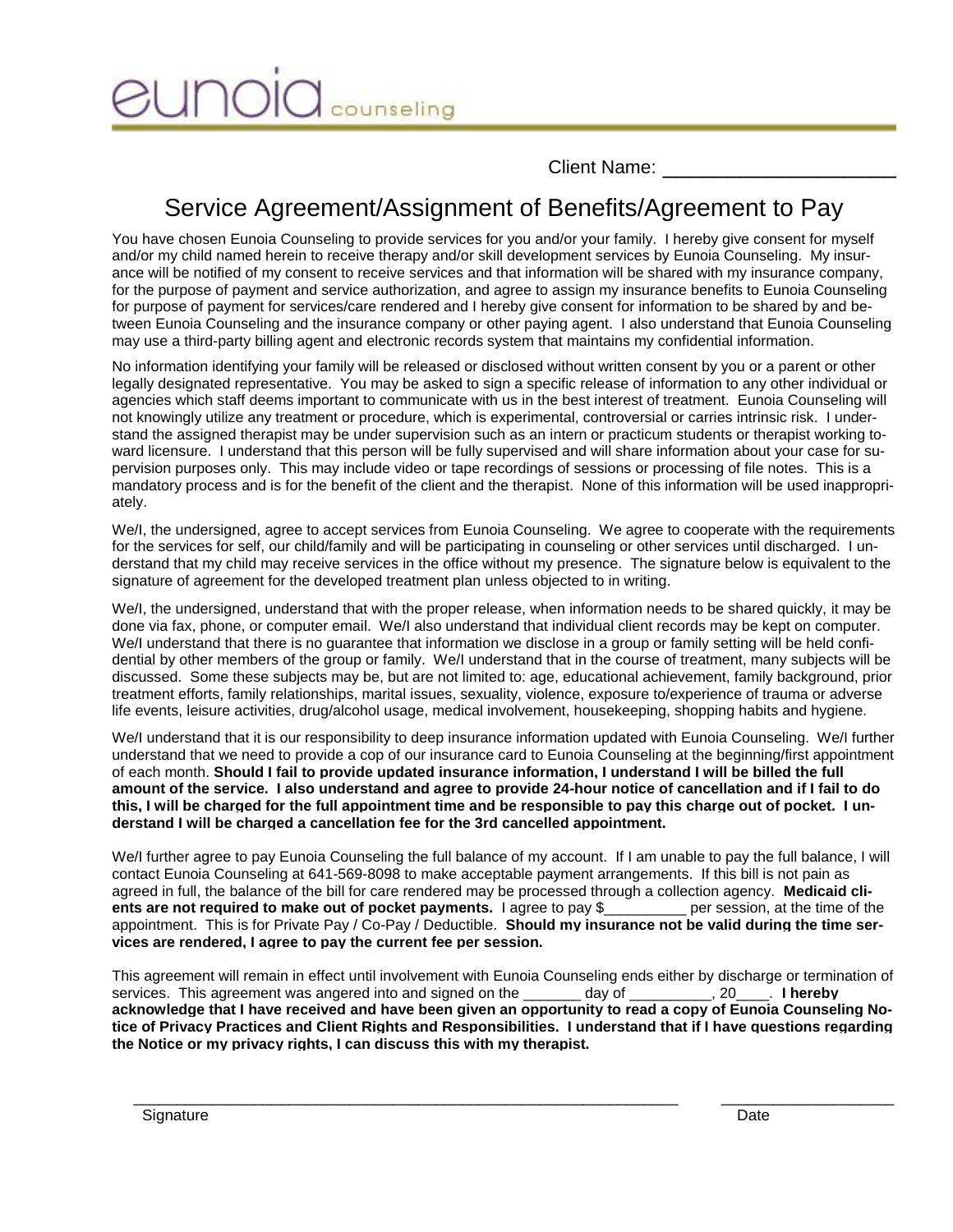**UNOIO** counseling

Client Name: **With a Client** Name:

# **Notice of Privacy Practices**

## **THIS NOTICE DESCRIBES HOW INFORMATION ABOUT YOU MAY BE USED AND DISCLOSED AND HOW YOU CAN GET ACCESS TO THIS INFORMATION. PLEASE REVIEW CAREFULLY**

Protected Information While working with Eunoia Counseling, information regarding your medical history, treatment, social history, and other issues including payment for services may be created or received by us. Information which can be used to identify you relating to your medical care is protected by state and federal law ("Protected Health Information or Protected Information").

Your Rights Federal law grands your certain rights with respect to you Protected Information. Specifically, you have the right to:

Receive notice of our policies are procedures regarding your Protected Information;

Request that certain uses of your Protected Information be limited; but the request must be in writing and may be denied in certain limited situations;

Access to your Protected Information; but the request must be in writing and may be denied in certain limited situations;

Request that your Protected Health Information be Changed

Obtain an accounting of certain disclosures by us of your Protected Health Information for the past six years;

Revoke in writing any prior authorizations for use or disclosure of Protected Information, except to the extent that action has already been taken; and

Request communications of your Protected Information are done by reasonable alternative means or at alternative locations such as by e-mail.

**Our Responsibilities:** Federal law also imposes certain obligations on Eunoia Counseling with respect to your Protected Information.

#### **Specifically, we are required to:**

- 1. Provide you with notice of our legal dudes and Eunoia Counseling's policies regarding the use and disclosure of your Protected Information.
- 2. Maintain the confidentiality of your Protected Information in accordance with stated and federal law and Eunoia Counseling's policies;
- 3. Review your requested limits regarding the use and disclosure of your Protected Information and inform you if these will restrictions will be used;
- 4. Allow you to inspect and copy your Protected Health Information in the presence of Eunoia Counseling staff as designated by Eunoia Counseling during our regular business hours pursuant to any legal restrictions. This access may be limited based on various factors including the type of information requested and if the information involves someone other than you;
- 5. Act on your request to amend Protected Health Information within sixty (60) days and notify you of any delay which would require us to extend the deadline by the permitted thirty (30) day extension. Although this does not guarantee that amendment will occur. Eunoia Counseling will determine in its sole discretion if the amendment is appropriate;
- 6. Accommodate reasonable requests to communicate Protected information by alternative means or methods; and
- 7. Abide by the terms of this notice.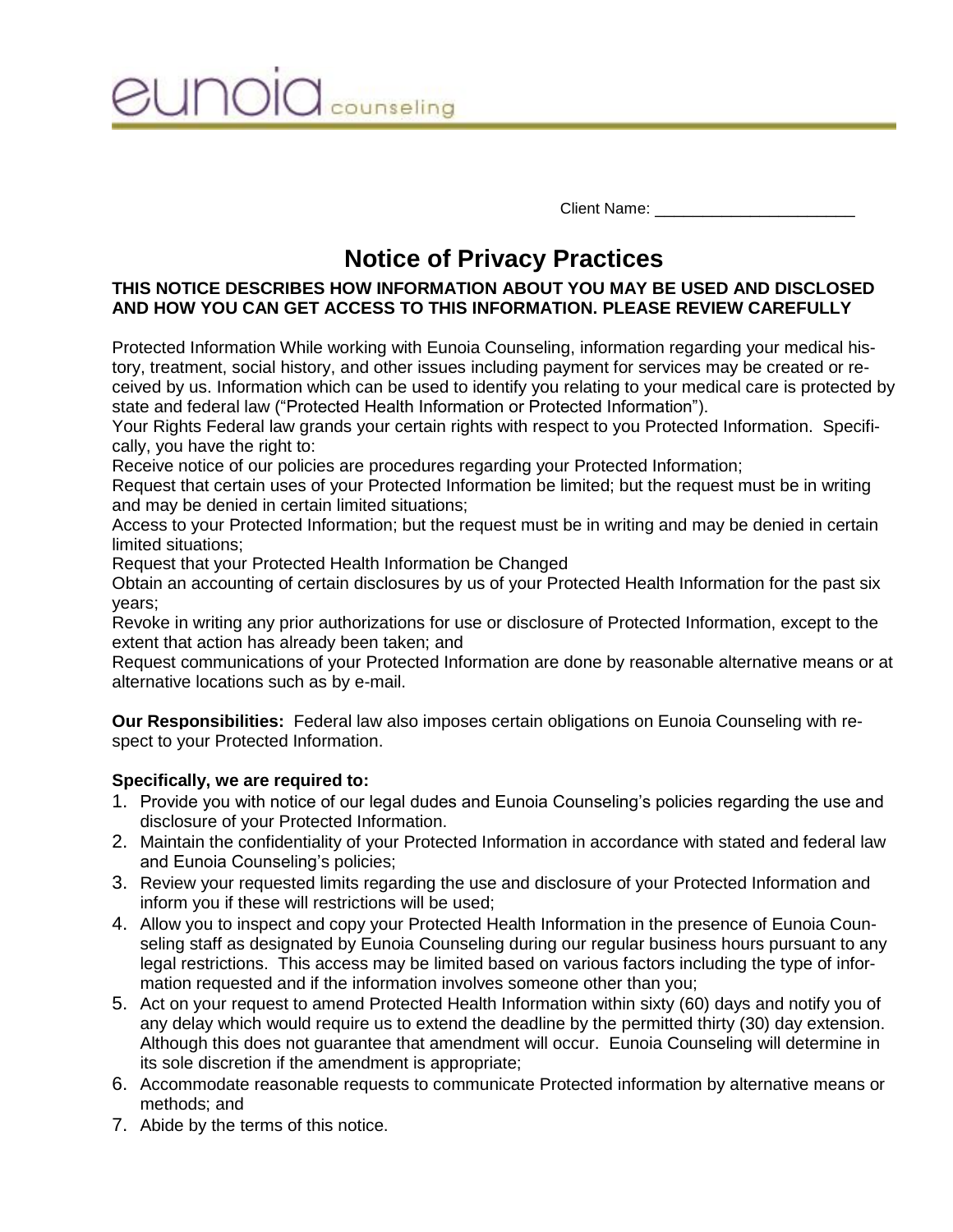**How Your Protected Information May Be Used and Disclosed:** Generally, your Protected Information may be used and disclosed for provision of services, treatment, payment, and for running Eunoia Counseling, or as required by law. Protected Information may be shared/forwarded in person, on the phone, by mail, fax, electronically or other available means. This includes a variety of areas:

**Treatment Purposes:** We may use or disclose your Protected Information for treatment purposes including continuing care and case or care management. While receiving services from Eunoia Counseling, it may be necessary for various personnel, including, but not limited to, physicians, mental health professionals, therapists, caseworks and others involved in your services to have access to your Protected Heath Information in order to provide you with appropriate services. This may include contract agencies with Eunoia Counseling or other entities you are working with or receiving services from.

#### **Specific Examples include:**

**1**. Records and information may be shared with other Eunoia Counseling staff members for administrative or therapeutic purposes including supervision.

**2**. To coordinate services among workers, foster parents, and volunteers. Information is to be shared on a need to know basis. All workers, foster parents and volunteers must maintain confidentiality of the information received.

**3.** When Juvenile Court is involved, records may be shared with Juvenile Court Officers. Information about a child may be shared with the child's Guardian ad Litem.

**4.** In the event of a legitimate subpoena or court order for court appearance or release of records.

**5.** In the vents of medical emergency.

**6.** The receipt of information that suggests child abuse, dependent adult abuse or neglect has oc-

curred. Eunoia Counseling is legally obligated to report any such information to DHS.

**7.** Under circumstances in which there exists danger to yourself or others.

**8.** Auditors, including State or Federal Agencies, may review your records to evaluate program effectiveness.

**Payment Purposes:** Your Protected Information may also be used for disclosed for payment purposes. It is necessary for us to use or disclose Protected Information so that treatment and services provided by us may be filled and collected from you, your insurance company, DHS or another group. Bills requesting payment will usually include information which identifies you, services received, and supplies used. It may also be necessary to release Protected Information to obtain prior approval for services or to assess the type of services needed.

**Facility Care Operations:** Your Protected Information may also be used for Eunoia Counseling operations, to ensure Eunoia Counseling provides the highest quality services. For example, your Protected Information may be used for learning or quality assurance purposes. We may also remove information which could identify you from you record to prevent others from learning who the specific clients are.

**Emergency Use:** If an emergency exists, and providing you with this notice is not practice, we may use or disclose Protected Information to the extent necessary during the emergency.

**Notification:** Unless you have informed us otherwise, your Protected Information may be used or disclosed by us to notify or assist in notifying you, a family member, relative or other person who is involved in your care to the extend necessary for them to participate in your care.

**Communication with Family Members and Caregivers:** With your permission or by court or agency order, we will release Protected Information to a family member, relative or other person who is involved in you care to the extent necessary for them to participate in your care.

**Marketing and Fundraising Activities:** We may use your Protected Information for the purpose of contacting you regarding benefits and services we feel may be of interest to you. In addition, you may also be contacted as a part of a fund-raining effort. You may decline to receive information of this type.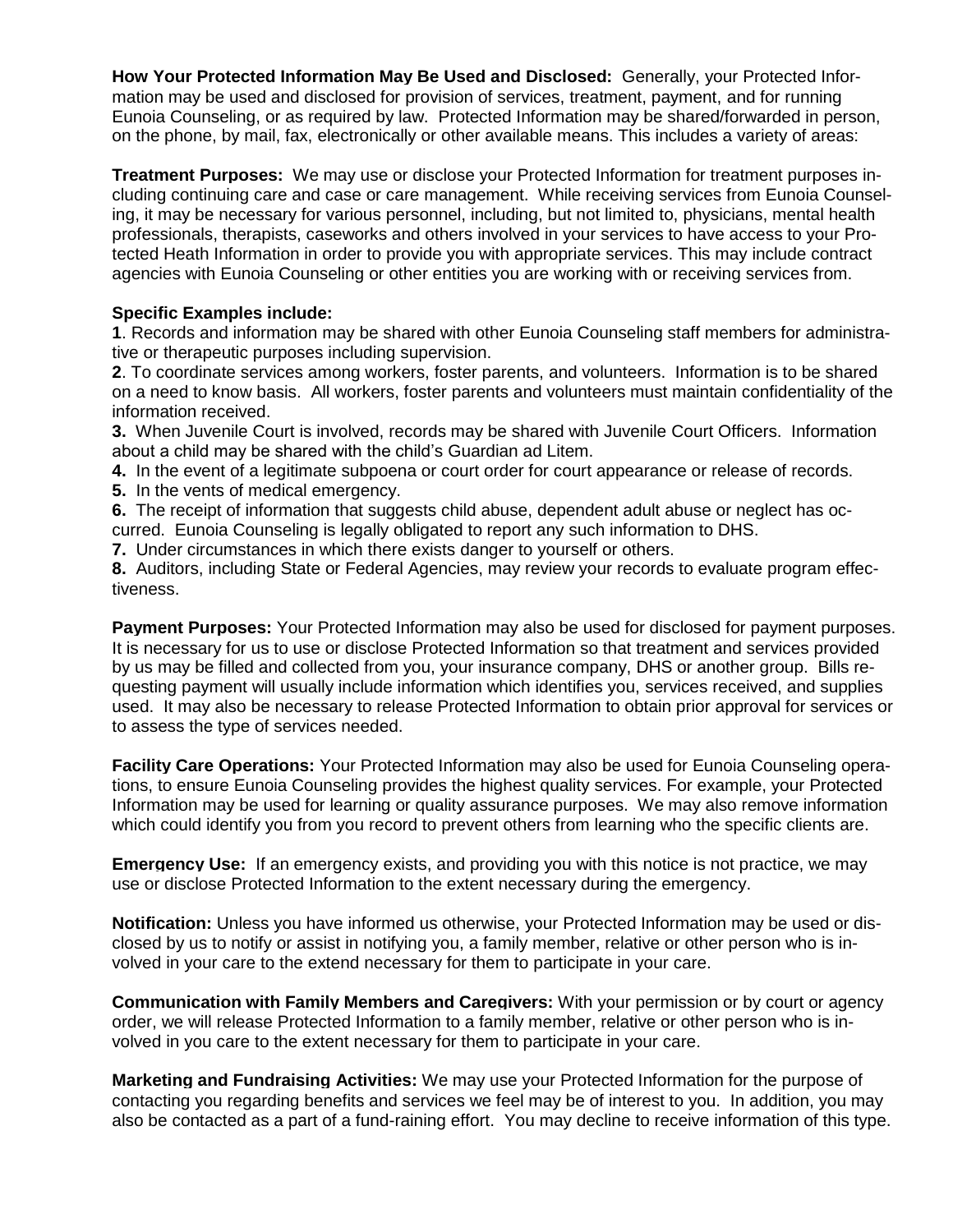**Research Purposes:** In some instances, your Protected Information may be used or disclosed for research purposes. All research projects which use Protected Information are subject to a special approval process which will, among other things, evaluate the precautions used to protect medical information. In some cases, information which identifies you as receiving services will be removed.

**Special Circumstances:** The law specifically requires us to disclose Protected Information in the following special circumstances:

**Public Health Activities:** We are required to use or disclose your Protected Information for public health activities and purposes. Examples of public health activities which would warrant the use or disclosure of your Protected Information include:

- **1.** Preventing or controlling disease, injury, or disability;
- **2.** Reporting births or deaths;
- **3.** Reporting the abuse or neglect of a child or dependent adult;
- **4.** Reporting reactions to medications or problems with products; or

**5**. Notifying individuals exploded to a disease who may be at risk for contracting or spreading the disease.

**Specialized Government Functions:** Your Protected Information may be used or disclosed for a variety of government functions subject to some limitations. These government functions include: Military and veterans' activities;

National security and intelligence activities;

Protective service of the President and others;

Medical suitability determinations for Department of State officials;

Correctional institutions and law enforcement custodial situations; or

Provision of public benefits.

**Important Contact Information:** This notice has been provided to you as a summary of how we will use your Protected Information and your rights with respect to your Protected Information. If you have any questions or for more information regarding your Protected Information, please contact the Chief Information Officer.

If you believe your privacy rights have been violated, you may file a complaint with our office by contacting Lance Roorda or Shanon Claussen. You may also file a complaint with the Secretary of Health and Human Services by internet access at www.hhs.gov. There will be no retaliation for the filing of a complaint.

**Effective Date and Revisions:** This notice becomes effective on April 1st, 2019. Please note, we reserve the right to revise this notice at any time. Should we raise the notice; the revised notice will be posted at the local office. In addition, a current copy of our notice of privacy practices may be obtained from an Eunoia Counseling employee.

When applicable, Eunoia Counseling may need to exchange information with DHS staff or other groups who work with DHS. Part of this exchange includes sending information with the DHS staff or other groups who also work with DHS. Part of this exchange may include sending DHS quarterly/progress reports and summary letters upon termination of our services with your family. We will obtain a release of information to exchange this information when/if applicable.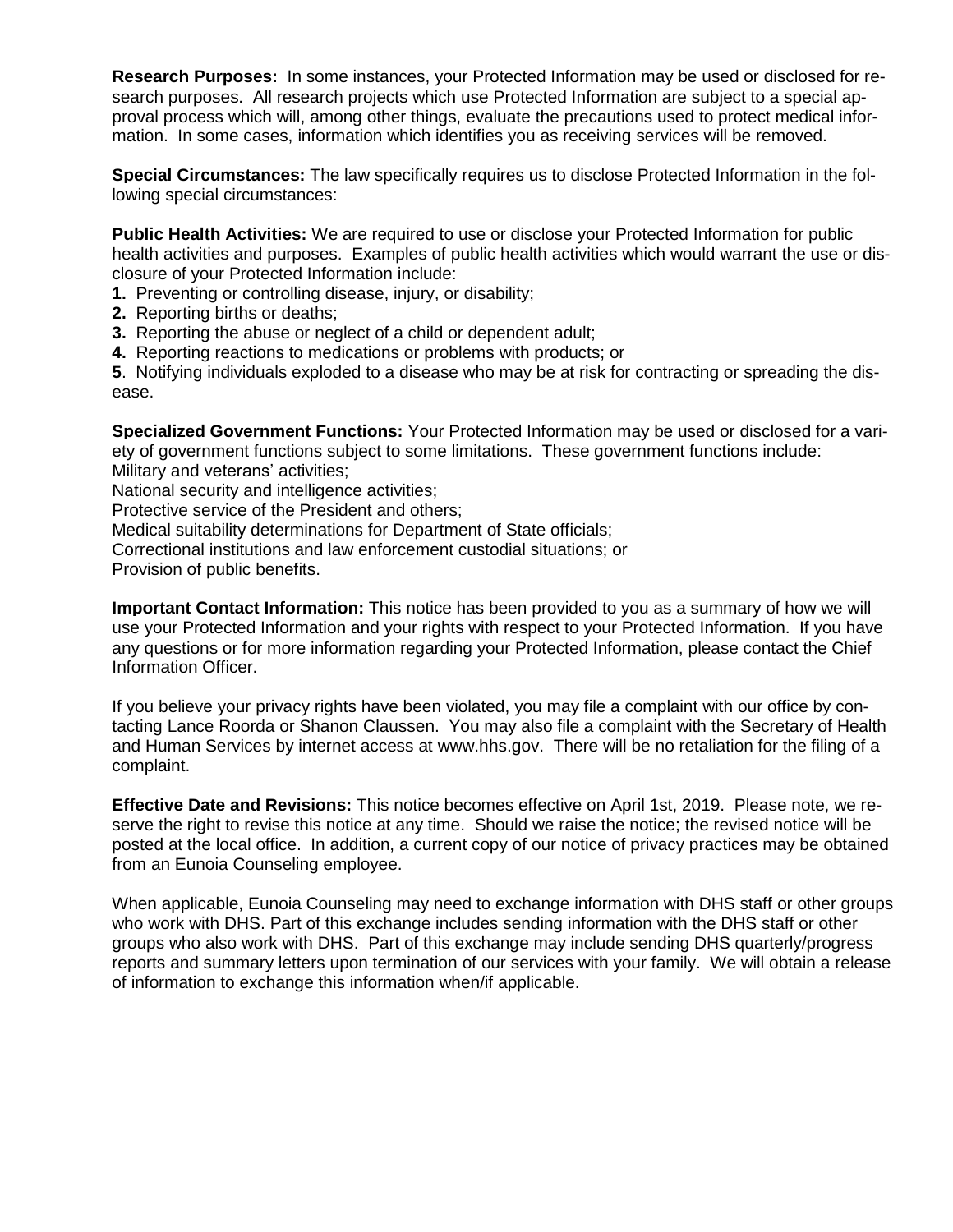**JUNOIC** COUNSeling

Client Name: \_\_\_\_\_\_\_\_\_\_\_\_\_\_\_\_\_\_

# Acknowledgement of Receipt of Notice of Privacy Practices

\_\_\_\_\_\_\_\_\_\_\_\_\_\_\_\_\_\_\_\_\_\_\_\_\_\_\_\_\_\_\_\_\_\_\_\_\_\_\_\_\_\_\_ \_\_\_\_\_\_\_\_\_\_\_\_\_\_\_\_\_

I \_\_\_\_\_\_\_\_\_\_\_\_\_\_\_\_\_\_\_\_\_\_\_\_\_\_\_\_\_\_\_\_, hereby acknowledge I have been given an opportunity to read a copy of Eunoia Counseling Notice of Privacy Practices. I understand that if I have any questions regarding the Notice or my privacy rights, I can discuss with my provider. I am aware that this notice educates me on the way my identifiable health information may be used or disclosed. I understand that this notice also informs me of my rights regarding my protected information.

Signature of Client/Legal Representative Date

\_\_\_\_\_\_\_\_\_\_\_\_\_\_\_\_\_\_\_\_\_\_\_\_\_\_\_\_\_\_\_\_\_\_\_\_\_\_\_\_\_\_\_

\_\_\_\_\_\_\_\_\_\_\_\_\_\_\_\_\_\_\_\_\_\_\_\_\_\_\_\_\_\_\_\_\_\_\_\_\_\_\_\_\_\_\_ \_\_\_\_\_\_\_\_\_\_\_\_\_\_\_\_\_

Relationship to Client

Witness Date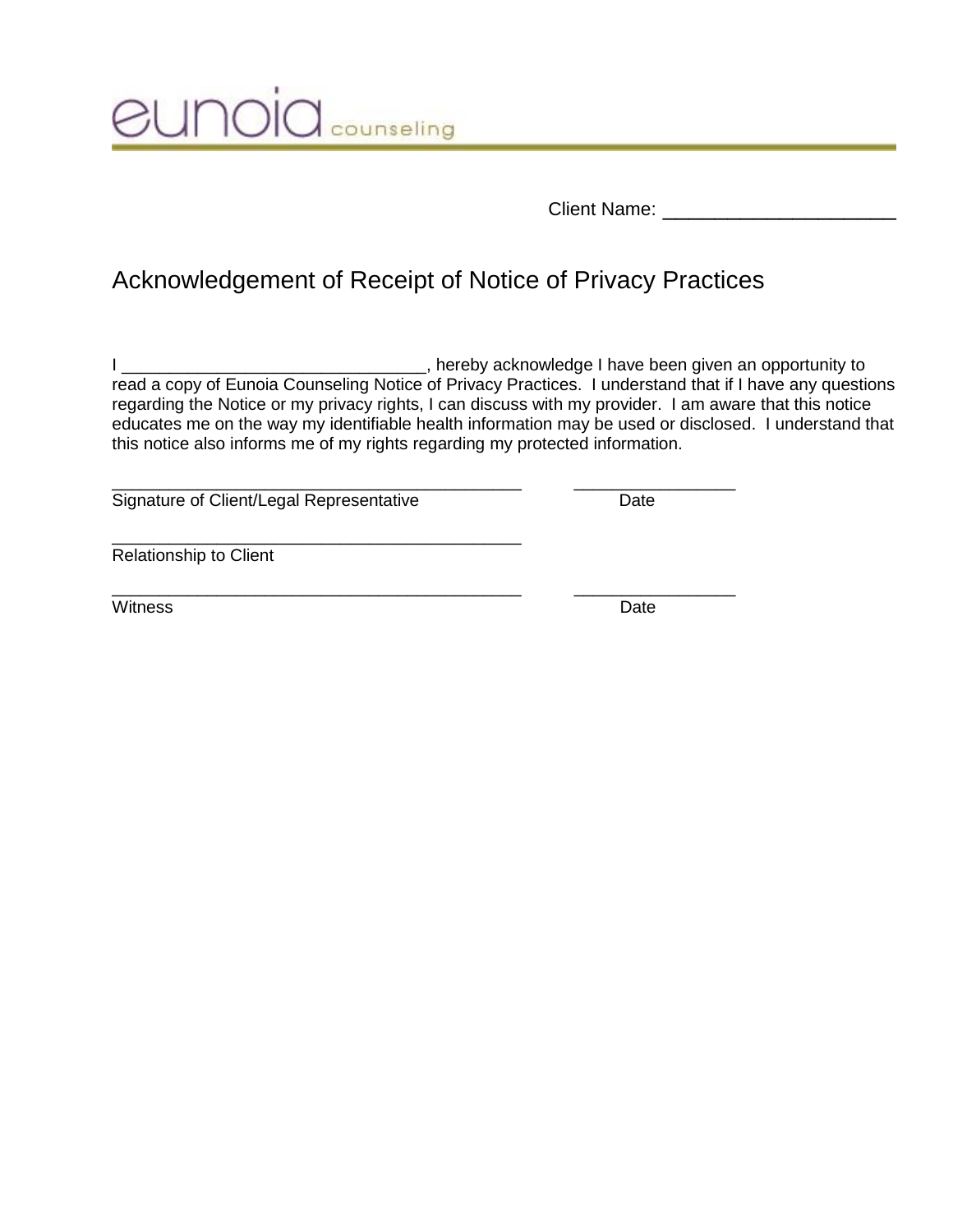| eunoid counseling |
|-------------------|
|                   |

| <b>Client Name:</b> |  |
|---------------------|--|
|                     |  |

# **Primary Physician Information**

| Specialty: _______________                                                   |  |  |  |
|------------------------------------------------------------------------------|--|--|--|
|                                                                              |  |  |  |
| Please SEND diagnostic information to my primary physician                   |  |  |  |
| Please <b>DO NOT</b> send diagnostic information to my primary physician     |  |  |  |
| I DO NOT have a primary physician, please DO NOT send diagnostic information |  |  |  |

I understand that Eunoia Counseling, my health plan representative, and my primary care physician may exchange any and all information pertaining to my services to the extent such dis closure is necessary for claims processing, case management, coordination of treatment, quality assurance, and/or utilization review purposes. I understand that I can revoke my consent at any time on this consent. I understand that if I do not revoke this consent, it will expire automatically one year after all claims for treatment have been paid as provided in the benefit plan. Part of this exchange includes sending treatment plans, quarterly/progress reports, and summary letters upon termination of our services with your family.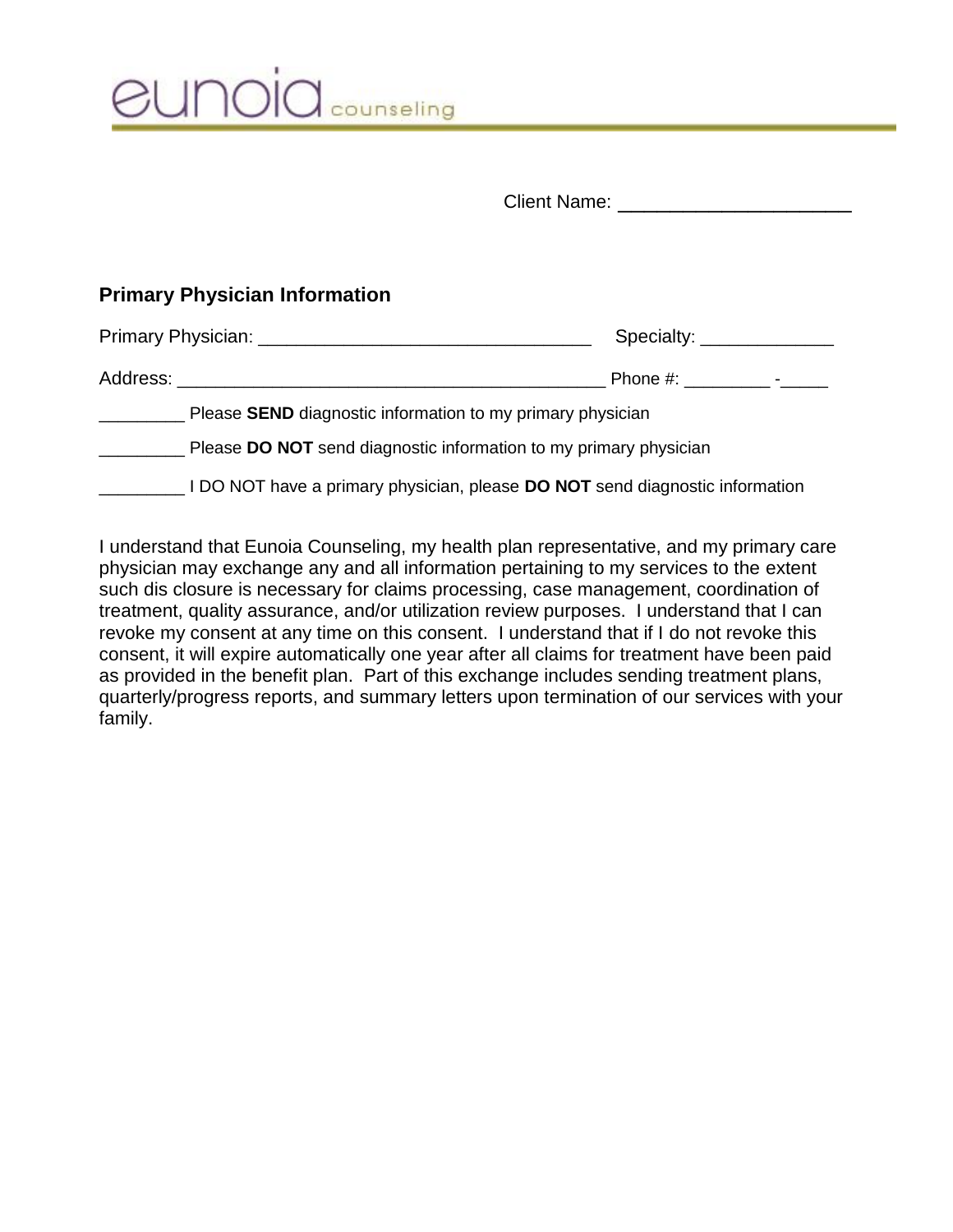

Client Name:

# Acknowledgement of Receipt of Initial Intake Packet

I hereby acknowledge I have been given an opportunity to read a copy of Eunoia Counseling Service Initial Intake Information. I understand that I can request a copy of the intake packet should I want one. This intake packet includes information regarding:

- An explanation of services
- Client rights and responsibilities
- Grievance procedure
- Abuse reporting policy
- Records
- Termination
- Managed Care Limitations
- Emergencies

I have read and understand the Initial Intake Information and agree to comply with the policies and procedures. I have had the opportunity to ask questions regarding the policies and procedures.

\_\_\_\_\_\_\_\_\_\_\_\_\_\_\_\_\_\_\_\_\_\_\_\_\_\_\_\_\_\_\_\_\_\_\_\_\_\_\_ \_\_\_\_\_\_\_\_\_\_\_\_\_\_\_\_\_\_\_\_\_\_\_\_\_\_\_ Patient (if over age 18) or Parent/Guardian Signature Date Date

tionship /Printed Name Witness Signature

\_\_\_\_\_\_\_\_\_\_\_\_\_\_\_\_\_\_\_\_\_\_\_\_\_\_\_\_\_\_\_\_\_\_\_\_\_\_\_ \_\_\_\_\_\_\_\_\_\_\_\_\_\_\_\_\_\_\_\_\_\_\_\_\_\_\_ Rela-